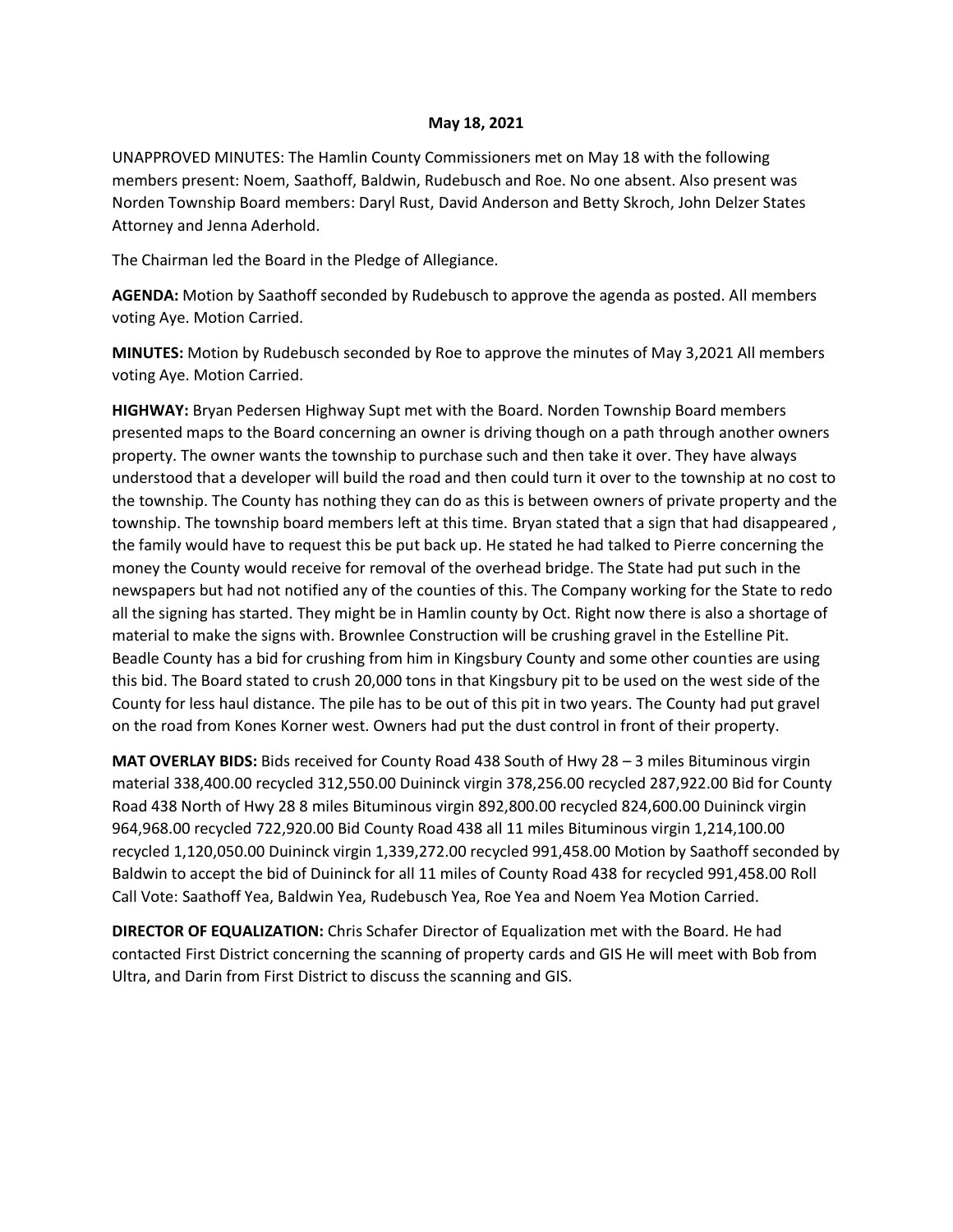**ULTRA:** Bob, Greg and Lee from Ultra met with the Board and some employees. They presented a program for a server, and networking between offices. There would also have to be some new equipment. They are currently also writing new programs in all the counties for the Director of Equalization and by fall they will begin writing new programs for Auditors and Treasurers. The server would be needed for the new programs also. Currently only the Director of Equalization, Auditor and Treasurer are on the Ultra programs. This would also bring more security to all the programs. They were estimating the total cost would be around 50,000 and 11,000 per year for keeping it up. The Board told the Treasurer to get quotes from three electricians with Ultra showing them what would be needed and report back to the Board .

**MEDICAL MARIJUANA:** Discussion was held on the new law for medical marijuana: First District was recommending a temporary ordinance to provide the county with time to develop a comprehensive ordinance that addresses medical marijuana facilities until the State has made the rules for such. The State will be promulgating rules for these types of facilities which is not expected to be completed until October. Motion by Saathoff seconded by Baldwin to have the County proceed with the publications for the temporary ordinance. Aye votes -4 Nays 1 Motion Carried.

**CASH TRANSFER:** Motion by Rudebusch seconded by Roe to make a cash transfer of 2000.00 from the General Fund to the 911 Fund as allowed within the budget. All members voting Aye Motion Carried.

**RENEWAL OF MALT BEVERAGE AND WINE LICENSES**: Motion by Rudebusch seconded by Baldwin to approve the following for yearly renewal of malt beverage and wine licenses: Smokin's on the Lake, Dollar General Store, Lake Region Golf Club, Hurleys Motorboat Beach Bar, Siouxland Bar and Grill, Siouxland Grocery & Casino, Kones Korner Inc and Alsville Crossing. All members voting Aye. Motion Carried.

**REPEAL RESOLUTION NO 2020-2:** Motion by Roe seconded by Saathoff to repeal Resolution No 2020-2 which was for COVID purposes and is no longer needed. All members voting Aye. Motion Carried.

**TREES:** Cheslie Gustafson Janitor met with the Board and discussed two quotes received for tree removal around the courthouse. For removal of 8 trees: Justin Ries \$4,200.00 Jason Noem \$4,900. The Board stated to proceed with quote from Justin Ries.

**FUEL QUOTES:** May 2 in Bryant Diesel Farmers Union 2.39 Hamlin Co Farmers Coop 2.42 May 12 in Hayti Diesel Farmers Union 2.46 Hamlin Co Farmers Coop 2.42 All quotes do not contain certain taxes.

## **CLAIMS PAID:**

AUDITOR: Holiday Inn lodging 196.00 Dixie Opdahl travel 40.00 Lingo Communications phone 15.16 Total Auditors expense 251.16

TREASURER: Holiday Inn lodging 98.00 Jessica Delzer travel 190.52 Office Peeps supp 164.16 Lingo Communications phone 16.36 Total Treasurers expense 569.04

POSTAGE COPIES: Office Peeps copy machine maint 47.10 supp 83.80

COURT APPOINTED ATTORNEY : Yankton County Treasurer 134.90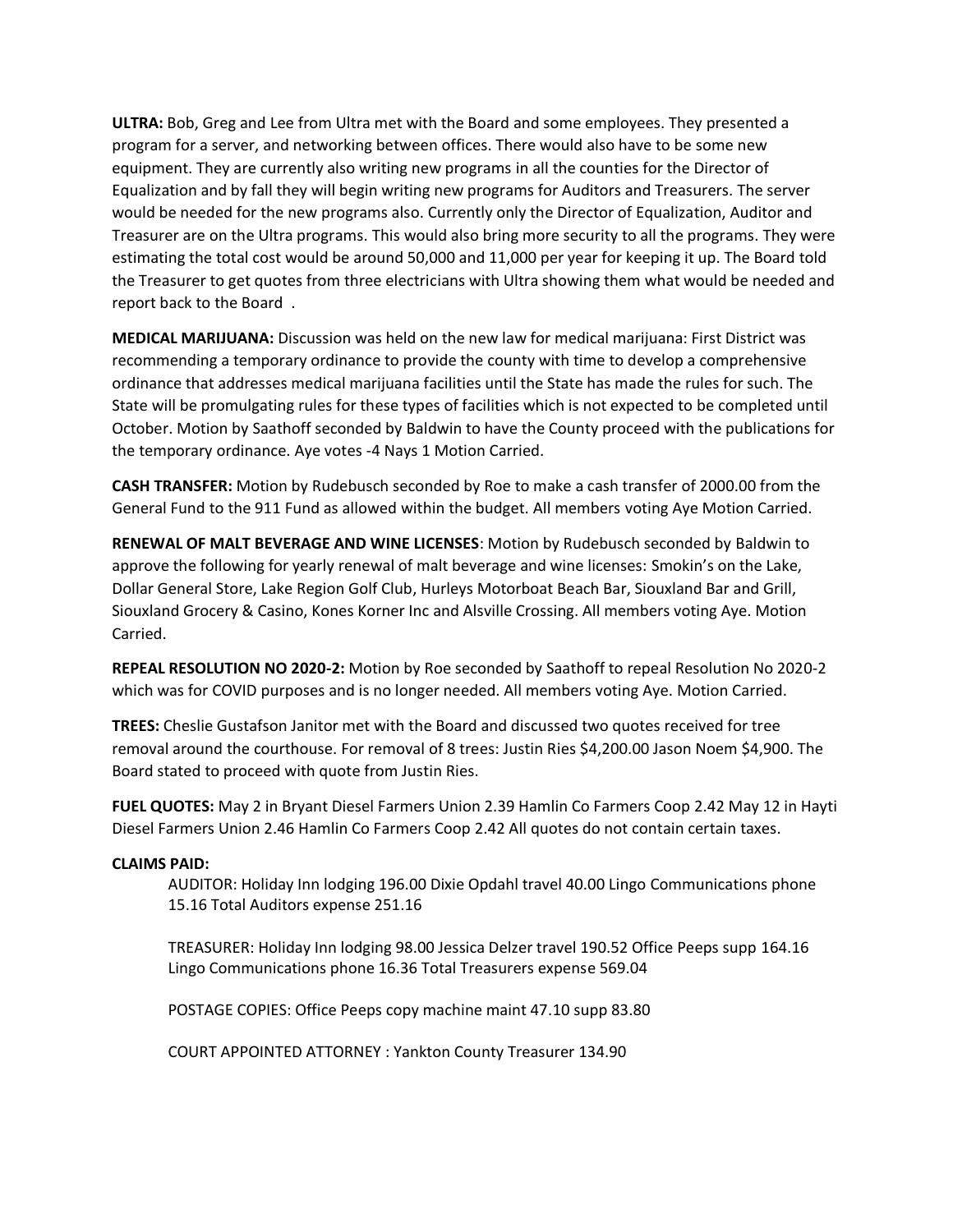COURTHOUSE MAINT: Culligan water 95.50 Hamlin Co Farmers Coop gas 25.26 Ottertail Power Elec 574.71 Star Laundry floor mats 100.27 Trane repairs 3833.00 Lingo Communication internet 15.16 Total Courthouse Maint expense 4643.90

DIRECTOR OF EQUALIZATION: McLeods Printing supp 110.89 Office Peeps supp 306.88 Connecting Point supp 70.50 Lingo Communications phone 16.30 Total Director of Equalization expense 504.57

REGISTER OF DEEDS: Holiday Inn lodging 196.00 Microfilm Imaging rental 347.00 Amber Raasch travel 40.00 Lingo Communications phone 15.19 Total Register of Deeds expense 598.19

VETERANS SERVICE: Office Peeps supp 29.51

SHERIFF: Donley Enterprises ammunication 588.32 Estelline Community Oil repairs 62.77 gas 1025.98 Farmers Union Gas 184.09 Galls supp 364.96 Hamlin Co Farmers Coop repairs 96.00 gas 607.17 Menards supp 48.96 Office Peeps repairs 95.00 S&S Auto repairs 669.95 Two Way supp 177.98 Verizon Cell phones & air cards 493.54 W.W. Tires tires 608.32 Total Sheriffs expense 4423.04

JAIL: Codington County Jail 340.00 Prairie Lakes blood tests 255.00 SD Public Health Lab blood tests 180.00 Total Jail expense 775.00

LIEAP: Interlakes Community Action Worker 336.33 Lingo Communications phone 15.16

MENTALLY ILL: Lewis & Clark Behavioral care 184.00

EXTENSION: Office Peeps supp 81.24 Lingo Communications phone 15.17

WEED: H-D Electric Util 88.83 Palos Garage repairs 185.47 Lingo Communications phone 15.16

ROAD: DSR repairs 4364.96 Estelline Community Oil fuel 1417.22 Farmers Union fuel 2429.12 H-D Electric Util 6550.85 Hamlin Co Farmers Coop supp 6.50 Fuel 4320.91 LP 957.00 Instate Truck Center repairs 1127.77 ITC phone 144.58 J&L Welding parts 52.32 Popham Construction repairs 498.75 Productivity-Titan supp 245.24 W.W. Tire repair 1115.80 ZEP supp 287.98 Total Road expense 17,619.00

911: Castlewood Building Supp 28.50 Watertown City 911 Fee to them 4626.40

AG BUILDING: Ottertail Power Util 67.12

EMERGENCY & DISASTER: Hamlin Co Farmers Coop gas 21.15 Two Way supp 259.95

M&P FUND: Register of Deeds rental 245.00

State 24/7: Fees to State Program 960.00

M&P: Register of Deeds fees to State 350.00